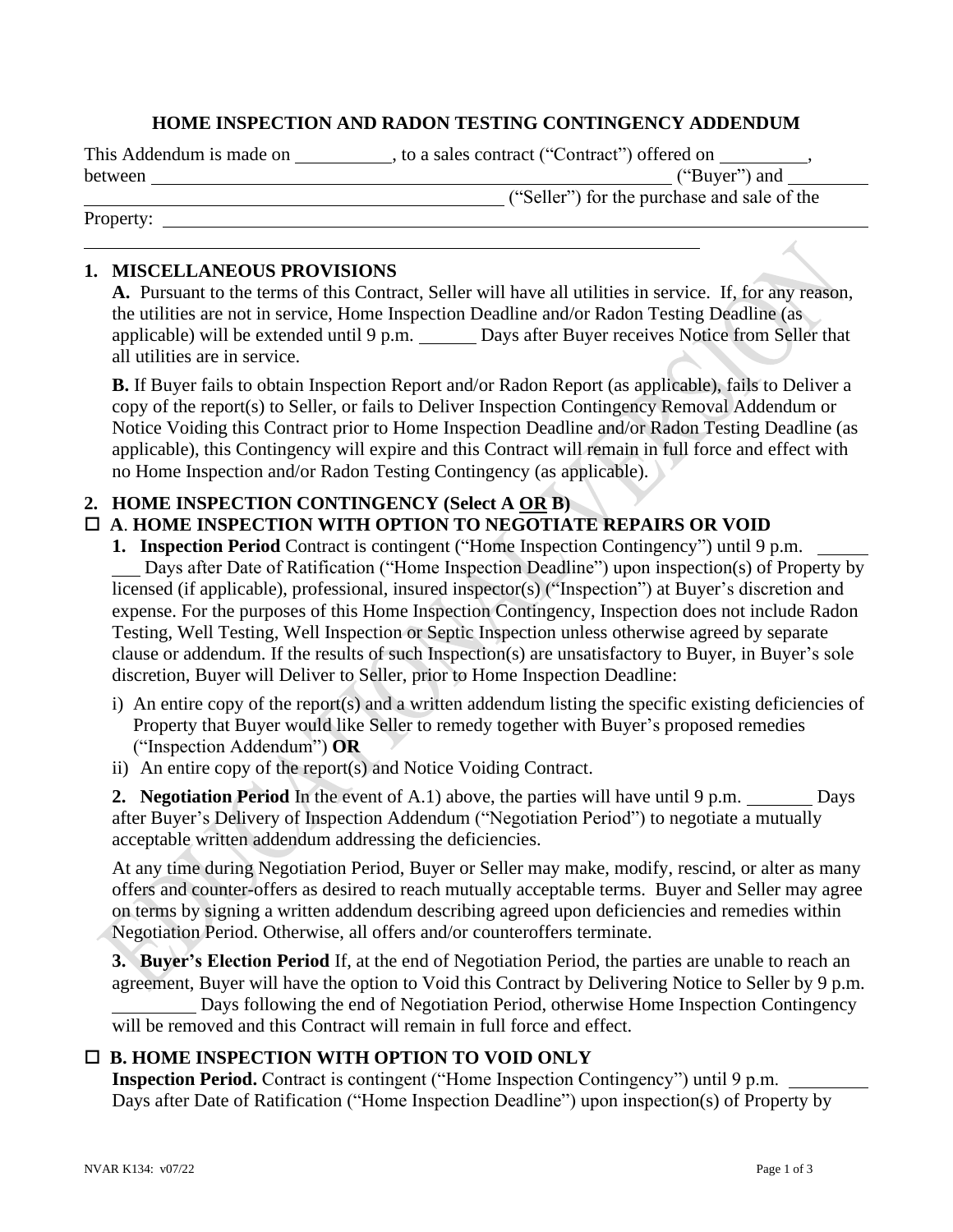licensed (if applicable), professional, insured inspector(s) ("Inspection") at Buyer's discretion and expense. For the purposes of this Home Inspection Contingency, Inspection does not include Radon Testing, Well Testing, Well Inspection or Septic Inspection unless otherwise agreed by separate clause or addendum.

If the results of such Inspection(s) are unsatisfactory to Buyer, in Buyer's sole discretion, Buyer will Deliver to Seller, prior to Home Inspection Deadline an entire copy of the report(s) and Notice Voiding Contract.

# **3. RADON TESTING**

**A. Radon Inspection Period** This Contract is contingent ("Radon Inspection Contingency") until 9 p.m. days after the Date of Ratification ("Radon Testing Deadline") upon Buyer, at Buyer's discretion and expense, having the Property inspected for the presence of radon and receiving a report ("Radon Report") from the test, by a radon professional certified by the National Radon Safety Board ("NRSB"), or the National Radon Proficiency Program ("NRPP") ("Radon Professional") using U.S. Environmental Protection Agency ("EPA") approved testing methods. Testing device(s) to be placed and retrieved by Radon Professional.

**B. Testing Guidelines** Seller agrees to follow EPA guidelines and testing recommendations in order to produce accurate results. These guidelines include the following requirements to be in place **12 hours prior to the scheduled test period** and throughout the duration of the test:

- 1. ALL windows must remain shut
- 2. Exterior doors should be used only for normal ingress/egress and must not be left open
- 3. Whole house exhaust fans or smaller fans near the testing device(s) must not be used

Should Radon Professional indicate in writing that these requirements have not been met, Seller will pay for a new test under Buyer's direction and Radon Inspection Contingency will automatically be extended until 9 p.m. \_\_\_\_\_\_\_\_ Days after Seller notifies Buyer that these requirements are in place.

If Radon Report confirms the presence of radon that equals or exceeds the action level established by the EPA, Buyer, at Buyer's sole discretion, will Deliver to Seller, prior to Radon Testing Deadline:

- i) An entire copy of Radon Report and a written addendum requiring Seller, at Seller's expense prior to Settlement: (i) to mitigate the radon condition by contracting with a NRSB or NRPP listed remediation firm to reduce the presence of radon below the action level established by the EPA; and (ii) to Deliver to Buyer a written re-test result performed by a Buyer-selected Radon Professional and following the required Testing Guidelines ("Radon Inspection Addendum") **OR**
- ii) An entire copy of Radon Report and Notice Voiding this Contract.

**C. Radon Negotiation Period** In the event of B.1) above, the parties will have until 9 p.m. Days after Buyer's Delivery of Radon Inspection Addendum ("Radon Negotiation Period") to negotiate a mutually acceptable written addendum.

At any time during the Radon Negotiation Period, Buyer or Seller may make, modify, rescind, or alter as many offers and counter-offers as desired to reach mutually acceptable terms. Buyer and Seller may agree on terms by signing a written addendum describing agreed upon terms within Radon Negotiation Period. Otherwise, all offers and/or counteroffers terminate.

**D. Buyer's Election Period** If, at the end of Radon Negotiation Period, the parties are unable to reach an agreement, Buyer will have the option to Void Contract by Delivering Notice to Seller by 9 p.m. Days following the end of Radon Negotiation Period, otherwise Radon Inspection Contingency will be removed and Contract will remain in full force and effect.